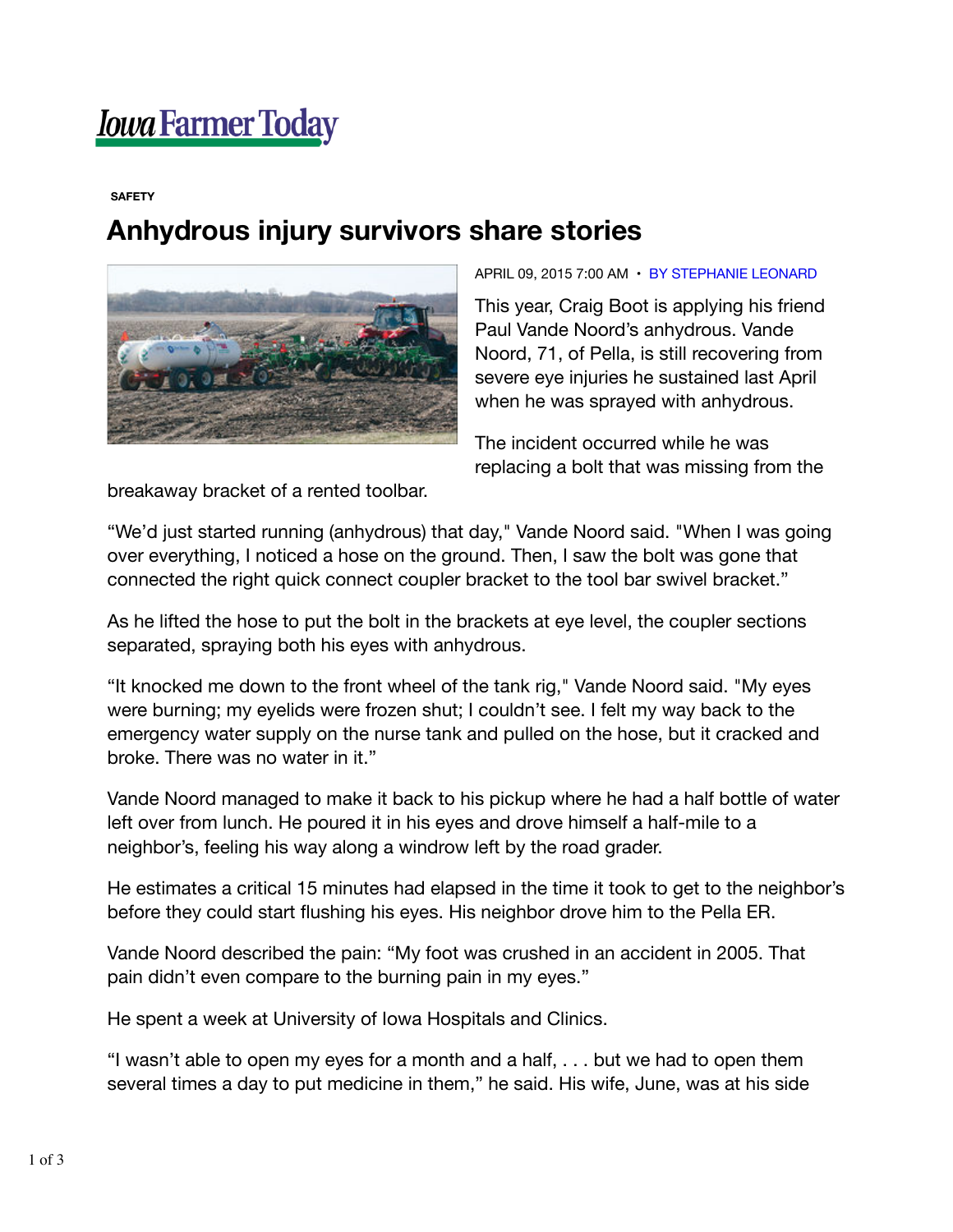continually for two months.

A year later, he has not regained full vision.

"I've only recently been able to see well enough to start working in my shop," he said. "My eyes still bother me a lot and I can't take sunlight, dust, chemicals or wind. It bothers me to drive. But I had a good nurse," he nodded toward June.

"I know I was lucky. I could have been killed," he said, referring to the "accident near Pilot Mound."

Mike Shaw, 58, of Ogden, survived the anhydrous release that killed his father in that accident.

In October 2011, he and his dad, Dick, were putting anhydrous on rented ground near Pilot Mound.

Dick got started early on Oct. 29, pulling tandem 1,000-gallon tanks while Mike went to town to get another tank.

"I was on my way back to the field with the tank, and I could see the cloud from a mile away," Shaw said. He tried to radio his dad but couldn't get any answer. Shaw called 911 and family members.

Upon arriving at the field, he drove partway into the cloud to locate the tractor. Even inside the truck, the vapor was noxious, and he had to back out.

He parked, turned up the radio and gulped water before going about 35 yards into the cloud, eventually finding the back tire of the anhydrous rig. He felt his way to the shut-off valve on one tank, stumbled out toward the truck radio, and then went back a second time to close the shut-off valve on the second tank.

His third and fourth attempts were to move the still-running tractor clear from the cloud and closer to where firefighters and emergency responders had gathered along the road a half-mile away. His dad was unresponsive.

Mike recounted how he felt unable to breathe and was completely contaminated with anhydrous. His lungs were burning and his skin felt like it was freezing.

Mike was airlifted to Des Moines. He learned two of the paramedics who treated him had also been admitted with anhydrous injuries from exposure to his own clothing and skin.

"My doctor told me, 'You probably shouldn't be here, and none of us can explain it,' " he said, referring to surviving the release that fatally injured his dad.